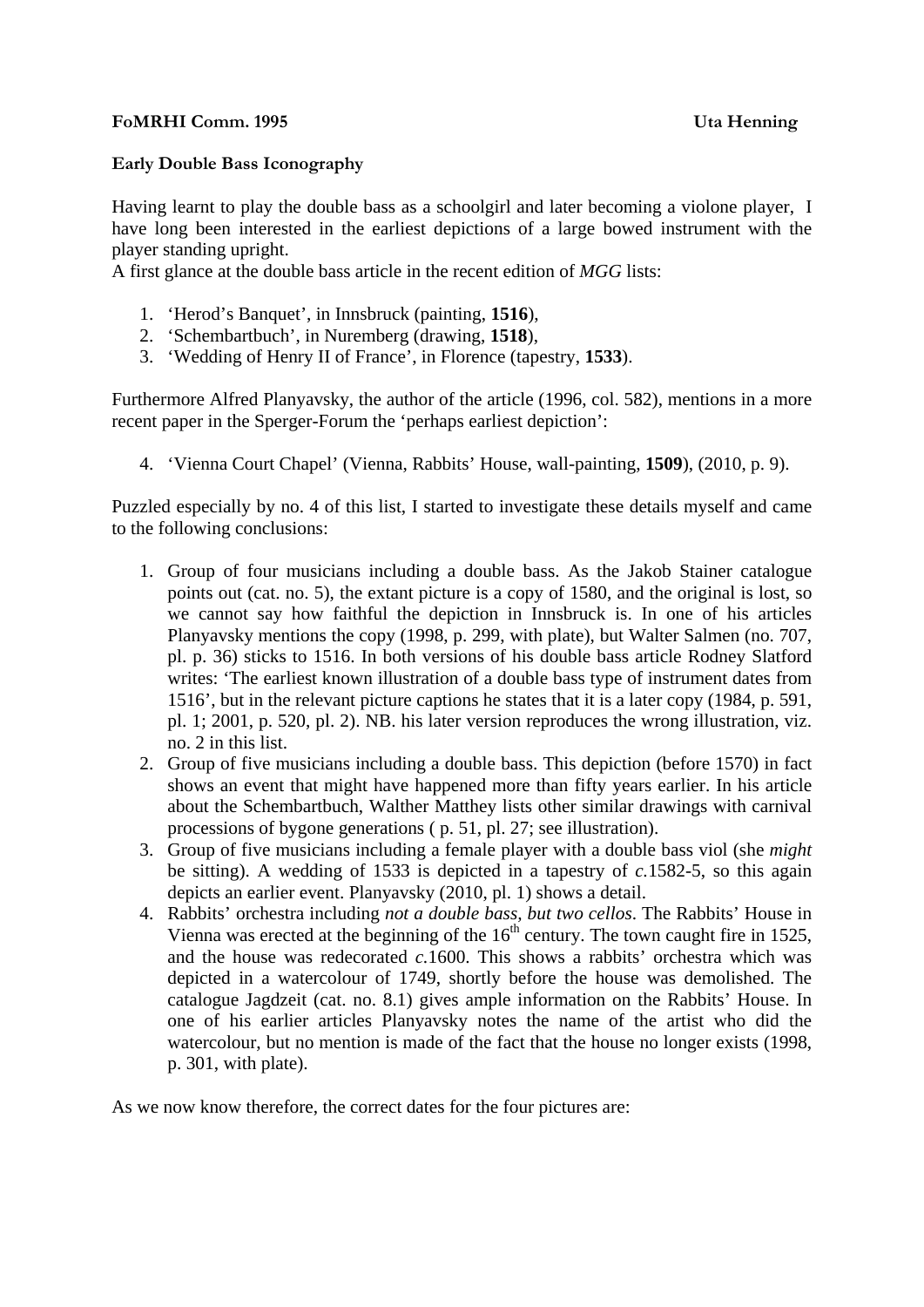- 1. Copy after an anonymous artist (S. Germany, 1516) by an anonymous artist (Tyrolia, *c.***1580**): Herod's banquet (painting), Innsbruck, Tiroler Landesmuseum Ferdinandeum, inv. no. 96.
- 2. (?)Jost Amman (1539-91): The Venus Mountain, '1518' (drawing in the Schembartbuch, **before 1570**). Nuremberg, Germanisches Nationalmuseum, Libr. MS 5664, fol. 59 r.
- 3. Antoine Caron (1520/21-99), Lucas de Heere (1534-84) and Frans Spiering (1551- 1630) or Frans Swarts the Elder (recorded 1576-1616): Wedding of Henry II of France and Catherine of Medici, 1533 (tapestry, *c.***1582-85**), Florence, Galleria degli Uffizi, inv. no. Arazzin. 495.
- 4. Salomon Kleiner (1700-61): 'Rabbits' House' (watercolour, gouache, **1749**). Vienna, Wien Museum, inv. no. 31.262.

As it stands, this is a very irritating situation. If a happening is depicted at a much later date (and with artistic licence), we have no proof of historical fidelity, and there is a great danger of misinterpreting such documents. Obviously Planyavsky is not aware of this danger and therefore (unwillingly) passes on misleading information.

From our own pictorial archives it would appear that the earliest pictures of large bowed instruments with the player standing upright date from the second half of the sixteenth century. I would be intrigued to know if other FoMRHI readers have other suggestions. May I invite other members' contributions so that we can shed more light into the matter?

## **Bibliography**

Jagdzeit. Ősterreichs Jagdgeschichte – eine Pirsch. 209. Sonderausstellung des Historischen Museums der Stadt Wien. Wien, 1997.

Jakob Stainer und seine Zeit. Musik in Tirol 1550-1730. [Ausstellungs-Katalog.] Innsbruck, 1983.

Matthey, Walther: Die Nürnberger Schembarthandschrift D 2. In: Germanisches Nationalmuseum Nürnberg. Jahresbericht 95, Nürnberg, 1950, pp. 48-57.

Planyavsky, Alfred: Art. Kontrabass. In: Musik in Geschichte und Gegenwart. 2., neubearb. Ausg. Sachteil. Bd. 5. Kassel [etc.] 1996, col. 582.

Planyavsky, Alfred: Von der Nikolaus-Bruderschaft zum Nicolai-Konzert. Anmerkungen zu zwei frühen Bilddokumenten. In: Musikblätter der Wiener Philharmoniker. Jg 53 (1998/99), Folge 7. 1998, pp. 295-301.

Planyavsky, Alfred: Vorwärts zu den Wurzeln. Ein kritischer Rückblick. In: Sperger-Forum. Heft 4 (2010), pp. 4-13.

Salmen, Walter: Katalog der Bilder zur Musikgeschichte in Ősterreich. Teil 1: bis 1600. Innsbruck, 1980.

Slatford, Rodney: Art. Double bass, chapter 3, history. In: New Grove, vol. 1, London, 1984, pp. 590 f., reprinted in New Grove  $2^{nd}$  edn, vol 7, London, 2001, pp. 520 f.

With many thanks to Dr Mark Smith, who made several helpful suggestions.